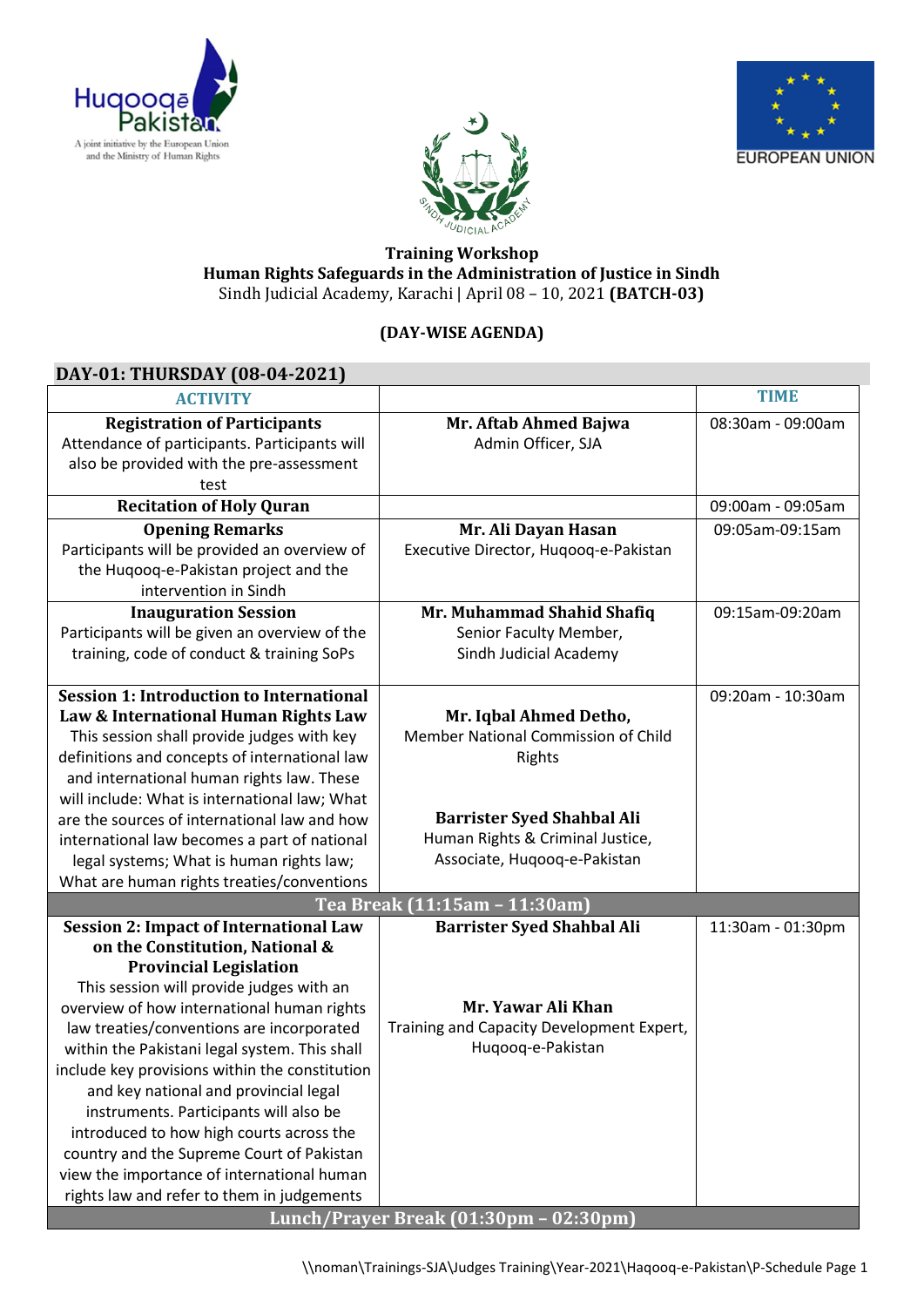| <b>Session 3: Application of Human Rights</b>  | Mr. Muhammad Shahid Shafiq                | $02:30$ am - 4:30pm |
|------------------------------------------------|-------------------------------------------|---------------------|
| within the Criminal Justice System of          | Senior Faculty Member,                    |                     |
| Pakistan                                       | Sindh Judicial Academy                    |                     |
| This session will provide judges with in-depth |                                           |                     |
| training on how human rights is reflected      | Mr. Ashraf Yar Khan                       |                     |
| within the criminal justice system. It shall   | Human Rights & Criminal Justice, Expert,  |                     |
| provide judges with the knowledge on how       | Hugoog-e-Pakistan                         |                     |
| to adopt a human rights approach to: Arrest    |                                           |                     |
| & detention; Remand; Bail                      | Ms. Khadija Ali                           |                     |
|                                                | Training and Capacity Development Expert, |                     |
|                                                | Hugoog-e-Pakistan                         |                     |

| DAY-02: FRIDAY (09-04-2021)                                                                                                                                                                                                                                                                                                                                                      |                                                                                                                                                                                                                                                                              |                   |  |  |  |
|----------------------------------------------------------------------------------------------------------------------------------------------------------------------------------------------------------------------------------------------------------------------------------------------------------------------------------------------------------------------------------|------------------------------------------------------------------------------------------------------------------------------------------------------------------------------------------------------------------------------------------------------------------------------|-------------------|--|--|--|
| <b>ACTIVITY</b>                                                                                                                                                                                                                                                                                                                                                                  |                                                                                                                                                                                                                                                                              | <b>TIME</b>       |  |  |  |
| <b>Recitation of the Holy Quran</b>                                                                                                                                                                                                                                                                                                                                              |                                                                                                                                                                                                                                                                              | 08:30am - 08:35am |  |  |  |
| Day 1 Recap:<br>Participants will be given a recap of the<br>thematic areas<br>covered during the first day of the training.                                                                                                                                                                                                                                                     | Mr. Muhammad Shahid Shafiq<br>Senior Faculty Member,<br>Sindh Judicial Academy                                                                                                                                                                                               | 08:35am - 08:45am |  |  |  |
| <b>Session 3: Application of Human Rights</b><br>within the Criminal Justice System of<br><b>Pakistan</b><br>This session will provide judges with in-depth<br>training on how human rights is reflected<br>within the criminal justice system. It shall<br>provide judges with the knowledge on how to<br>adopt a human rights approach to: Arrest &<br>detention; Remand; Bail | Mr. Ashraf Yar Khan<br>Human Rights & Criminal Justice, Expert,<br>Huqooq-e-Pakistan<br><b>Zeeshan Manzoor,</b><br>Additional Registrar, High Court of Sindh                                                                                                                 | 08:45am - 10:00am |  |  |  |
| <b>Session 4: Role of Trial Courts in the</b><br><b>Context of Human Rights</b><br>The module shall further provide judges with<br>information on how human rights affects fair<br>trial. Specific importance shall be given to:<br>Proper legal assistance; Dispensation of<br>Justice; Administration of Justice                                                               | Mr. Muhammad Shahid Shafiq<br>Senior Faculty Member,<br>Sindh Judicial Academy<br>Ms. Khadija Ali<br>Training and Capacity Development Expert,<br>Huqooq-e-Pakistan<br><b>Barrister Syed Shahbal Ali</b><br>Human Rights & Criminal Justice, Associate,<br>Huqooq-e-Pakistan | 10:00am -11:30am  |  |  |  |
|                                                                                                                                                                                                                                                                                                                                                                                  | Tea (11:30am-12:00pm)                                                                                                                                                                                                                                                        |                   |  |  |  |
| <b>Session 5: Sensitisation of Judges &amp;</b><br><b>Prosecutors</b><br>This session will focus on sensitizing<br>participants with respect to Gender, rights of<br>disabled persons & children                                                                                                                                                                                 | Mr. Ashraf Yar Khan<br>Human Rights & Criminal Justice, Expert,<br>Huqooq-e-Pakistan<br>Mr. Iqbal Ahmed Detho,<br>Member National Commission of Child<br>Rights<br>Ms. Khadija Ali<br>Training and Capacity Development Expert,<br>Huqooq-e-Pakistan                         | 12:30pm - 1:30pm  |  |  |  |
| Lunch/Prayer Break (01:30pm - 02:00pm)                                                                                                                                                                                                                                                                                                                                           |                                                                                                                                                                                                                                                                              |                   |  |  |  |

# \\noman\Trainings-SJA\Judges Training\Year-2021\Haqooq-e-Pakistan\P-Schedule Page 2